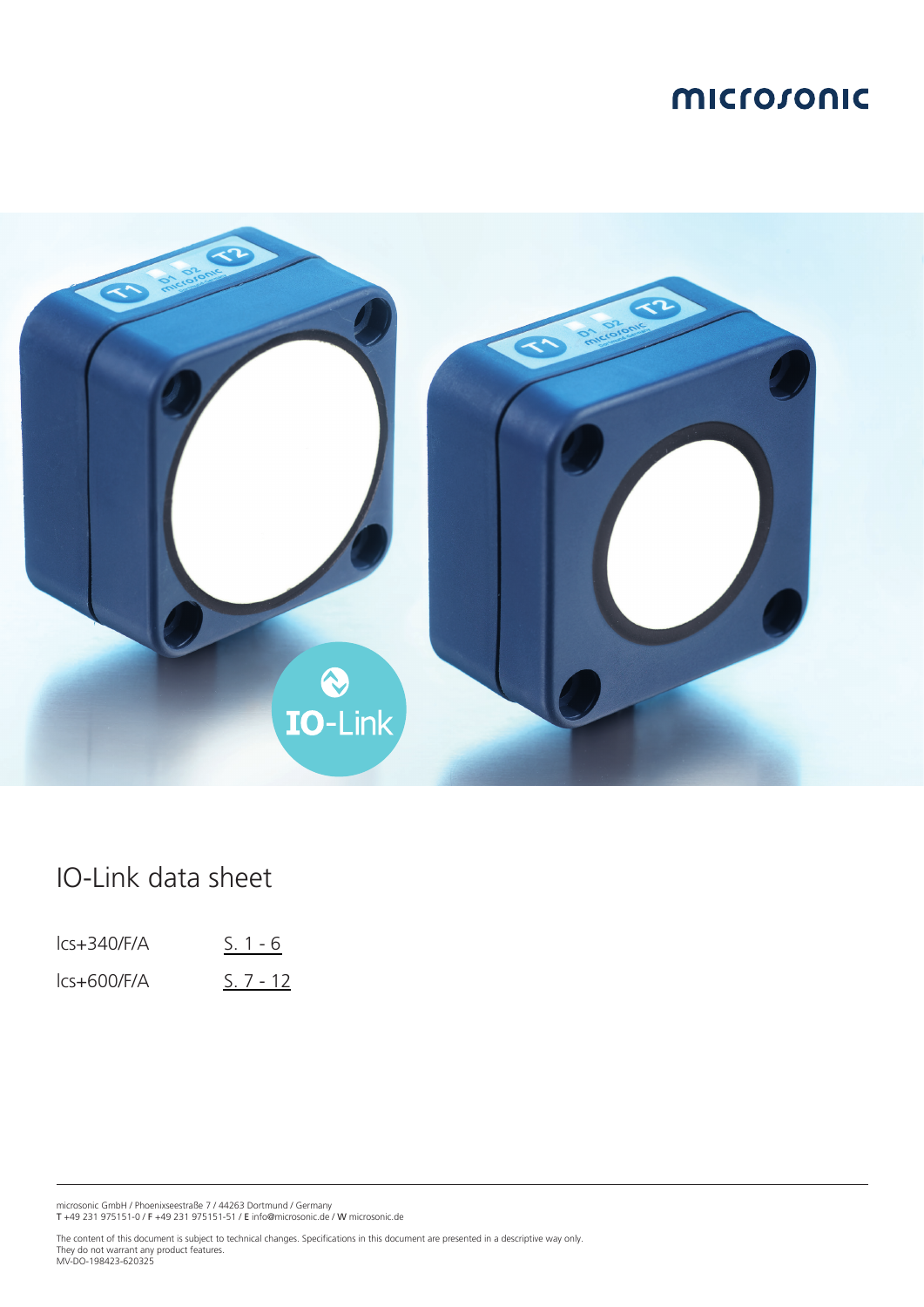## <span id="page-1-0"></span>IO-Link data sheet



lcs+340/F/A

Ultrasonic proximity switch with an Push-Pull switching output and IO-Link interface

### Pin assignment



### Physical layer

| Vendor Name              | microsonic GmbH                  |
|--------------------------|----------------------------------|
| Vendor ID                | 419 (0x01a3)                     |
| <b>Product Name</b>      | $lcs + 340/F/A$                  |
| Product ID               | 32480                            |
| Device ID                | 63 (0x00003f)                    |
| IO-Link Spezfication     | 1.1                              |
| <b>Transmission Rate</b> | COM 2 (38.400 Bd)                |
| Process Data Length      | 32 Bit PDI                       |
| Minimum Cycle Time       | 43.2 ms                          |
| IO-Link Port Type        | A (<200mA)                       |
| SIO Mode Supported       | Yes                              |
| Smart Sensor Profile     | Yes,<br>Digital Measuring Sensor |
| <b>Block Parameter</b>   | Yes                              |
| Data Storage             | Yes                              |

### IO-Link-Mode

The lcs+ sensors are IO-Link capable in accordance with IO-Link specification 1.1. The sensor has an IO-Link communication interface on pin 4.

Direct access to process and diagnosis data is possible via the IO-Link interface. The parameterization of the sensor is possible during operation.

### **Smart Sensor Profile**

lpc+ sensors support the Smart Sensor Profile. The following profiles and function classes are integrated:

- **›** 0x000A Device Profile: Smart Sensor
- **›** 0x000A Device Profile: Digital measuring sensors
- **›** 0x8000 Device Identification
- **›** 0x8001 Multichannel: Binary Data Channel
- **›** 0x8003 Device Diagnosis
- **›** 0x8004 Teach Channel
- **›** 0x800A Measurement Data Channel (standard resolution)

### **SSC1 configuration**

- The sensor has five modes:
- **›** Single point (SP1: switching point)
- **›** Window (SP1, SP2: window mode)
- **›** Two point (SP1, SP2: hysteresis mode)
- **›** Single point + set point offset (SP1 switching point + offset)
- **›** Window ± set point offset (SP1 two-way reflective barrier)

#### **IODD description file**

Each device has its own electronic device description, the IODD file (IO Device Description). The IODD contains comprehensive data for the purpose of better system integration:

- **›** Communication features
- **›** Device parameter with allowed values and default value
- **›** Identification-, processing and diagnosis data
- **›** Device data
- **›** Text description
- **›** Picture of the device
- **›** Logo of the manufacturer

The IODD-library contains the IODD files of all IO-Link capable microsonic sensors. You will find the latest IODD files online at www.microsonic.de/IODD.

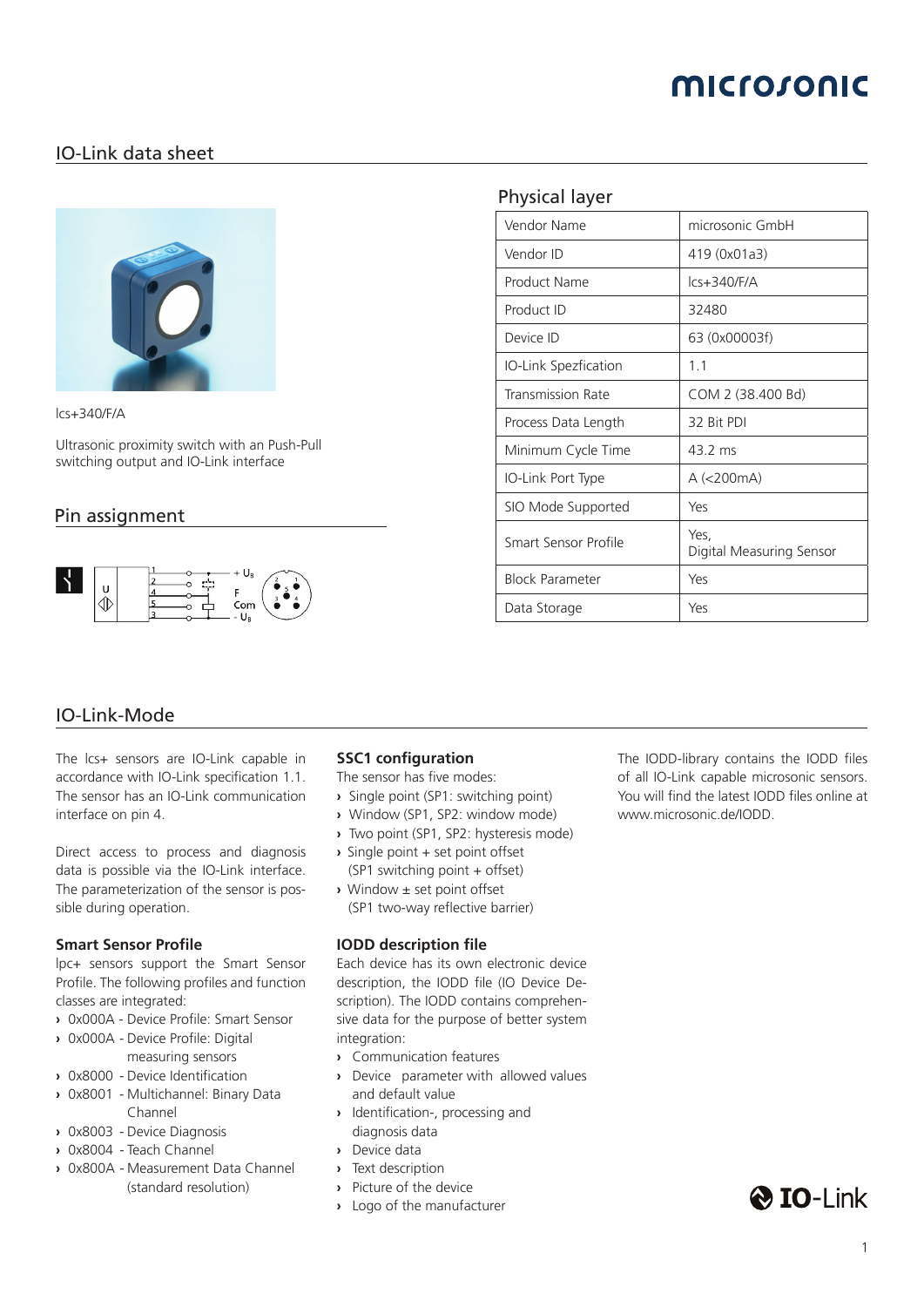# microsonic

### Process data

The process data are cyclically transmitted data. The length of the process data of lcs+ sensors is 4 byte.

#### **Note**

microsonic sensors with an operating range of up to 1000 mm indicate distance values with a resolution of 0.1 mm. Operating ranges greater than 1000 mm have distance values with a resolution of 1 mm.



|     | <b>Description</b>                     | Value range                      |
|-----|----------------------------------------|----------------------------------|
| $=$ | Switched Signal Channel 1 (SSC1) state | $0 - 1$                          |
|     | Vacant                                 |                                  |
|     | Process Data Scale                     | $-1$ ; 0; Default: $-1$          |
| $=$ | Process Data Measuring Value           | 0-32.000, -32.760-32.760, 32.764 |

#### Switched Signal Channel 1 state:

**›** 1: active

Process Data Measuring Value

- **›** 0-32,000: Process data measuring value
- **›** 32,764: No measuring value
	-
- **›** -32,760: Outside the detection range (-) Outside the detection range (+)

### Measurement data channel description

| Index | Subindex | Term        | Format | <b>Access</b> |
|-------|----------|-------------|--------|---------------|
| 16512 |          | Lower Limit | Ulnt32 | RO            |
|       |          | Upper Limit | Ulnt32 | RO            |
|       |          | Unit Code   | Ulnt16 | RO            |
|       |          | Scale       | Int8   | RO            |

Lower Limit:

The value of the Lower Limit corresponds to the foreground suppression currently set.

Upper limit:

The value of the Upper Limit corresponds to the maximum range currently set.

#### Unit Code:

The Unit Code is based on the official IO-Link Unit Code:

**›** 1013: [mm]

#### Scale:

The sensor outputs the scale of the current process data. The sensor uses the scale in accordance with the following scheme to calculate the measured values:

Process data value  $* 10$ <sup>(scale)</sup>  $*$  [Unit Code] = measured value in mm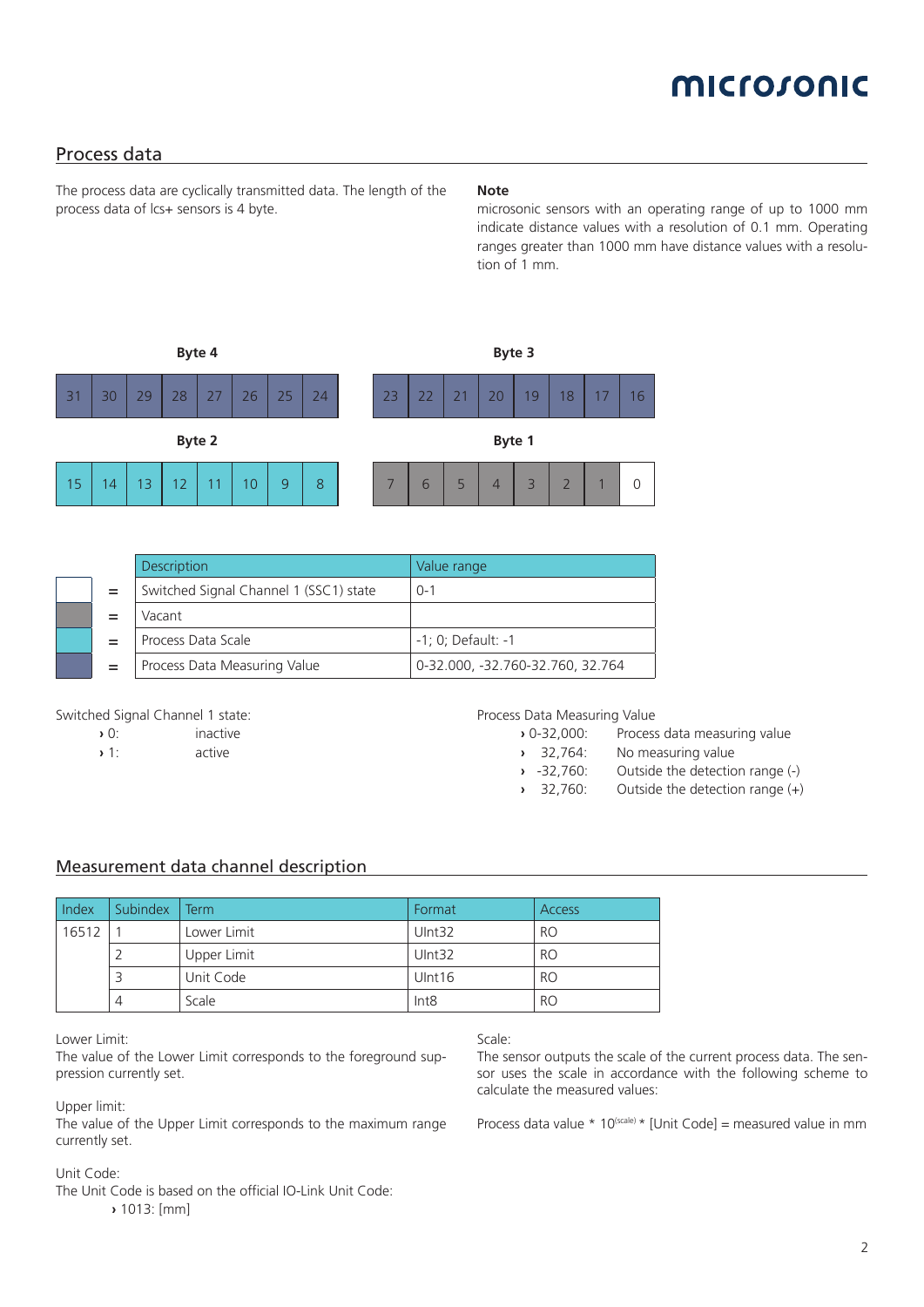## Appendix IO-Link data

| <b>Index</b>   | Sub-<br>index  | <b>Term</b>                   | Data type         | <b>Access</b> | Default value                | Value range                                                                                                                                                                                                | Resolu-<br>tion |
|----------------|----------------|-------------------------------|-------------------|---------------|------------------------------|------------------------------------------------------------------------------------------------------------------------------------------------------------------------------------------------------------|-----------------|
| $\overline{2}$ |                | System Command                | Ulnt <sub>8</sub> | <b>WO</b>     |                              | 130: Restore factory<br>settings                                                                                                                                                                           |                 |
| 12             |                | <b>Device Access Locks</b>    | Record            | <b>R/W</b>    |                              |                                                                                                                                                                                                            |                 |
| 16             |                | Vendor Name                   | OctetString       | <b>RO</b>     | microsonic GmbH              |                                                                                                                                                                                                            |                 |
| 17             |                | Vendor Text                   | OctetString       | <b>RO</b>     | Unser Herz schallt<br>ultra. |                                                                                                                                                                                                            |                 |
| 18             |                | <b>Product Name</b>           | OctetString       | <b>RO</b>     | $lcs + 340/F/A$              |                                                                                                                                                                                                            |                 |
| 19             |                | Product ID                    | OctetString       | <b>RO</b>     | 32480                        |                                                                                                                                                                                                            |                 |
| 20             |                | Product Text                  | OctetString       | <b>RO</b>     | Ultrasonic Sensor            |                                                                                                                                                                                                            |                 |
| 21             |                | Serial Number                 | OctetString       | <b>RO</b>     |                              |                                                                                                                                                                                                            |                 |
| 22             |                | Hardware Version              | OctetString       | <b>RO</b>     |                              |                                                                                                                                                                                                            |                 |
| 23             |                | Firmware Revision             | OctetString       | <b>RO</b>     |                              |                                                                                                                                                                                                            |                 |
| 24             |                | Application Specific Tag      | OctetString       | <b>R/W</b>    |                              |                                                                                                                                                                                                            |                 |
| 32             |                | <b>Error Count</b>            | Ulnt16            | <b>RO</b>     |                              |                                                                                                                                                                                                            |                 |
| 36             |                | Device Status                 | Ulnt8             | <b>RO</b>     | $\mathbf 0$                  | $0 - 4:$<br>0: Device is OK<br>1: Maintenance required<br>2: Out of specification<br>3: Functional check<br>4: Failure                                                                                     |                 |
| 37             |                | <b>Detailed Device Status</b> | ARRAY[10]         | <b>RO</b>     |                              |                                                                                                                                                                                                            |                 |
| 40             |                | Process Data Input            |                   | <b>RO</b>     |                              |                                                                                                                                                                                                            |                 |
| 58             |                | Teach-in Channel              | UInt8             | <b>R/W</b>    | $\mathsf{O}\xspace$          | 0; 1:<br>0: SSC1: pin 4 (push-pull)<br>1: SSC1: pin 4 (push-pull)                                                                                                                                          |                 |
| 59             |                | Teach-in Status               | UInt8             | <b>RO</b>     | $\mathbf 0$                  | $0-3; 4; 5; 7:$<br>0: Idle<br>1: Setpoint 1 (SP1)<br>successful<br>2: Setpoint 2 (SP2)<br>successful<br>3: Setpoint 1 and Setpoint 2<br>(SP12) successful<br>4: Waiting for command<br>5: Busy<br>7: Error |                 |
|                | $\overline{2}$ | SP1 TP1                       | Boolean           |               | $\overline{0}$               |                                                                                                                                                                                                            |                 |
|                | 3              | SP2 TP1                       | Boolean           |               | $\mathsf{O}\xspace$          |                                                                                                                                                                                                            |                 |
| 60             | $\mathbf 0$    | SSC1 Parameter                | Record            |               |                              |                                                                                                                                                                                                            |                 |
|                | 1              | SP1 (SetPoint 1)              | Ulnt16            | <b>R/W</b>    | 3,400                        | 350.4,998<br>Setpoint 1 for switching<br>output                                                                                                                                                            | 1mm             |
|                | $\overline{2}$ | SP2 (SetPoint 2)              | Ulnt16            | <b>R/W</b>    | 3,900                        | 350.4,998<br>Setpoint 2 for switching<br>output                                                                                                                                                            | 1mm             |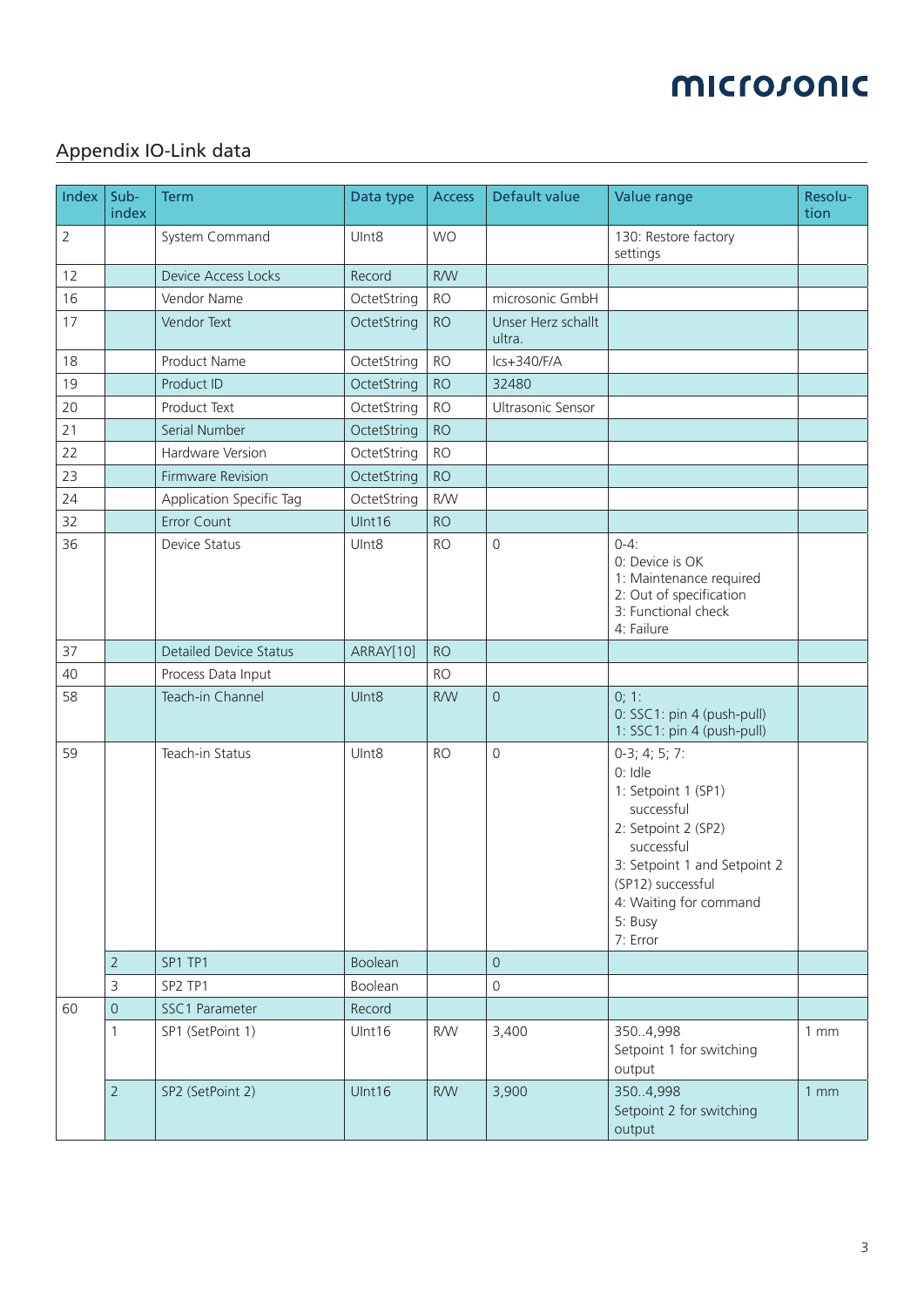## Appendix IO-Link data

| Index | Sub-<br>index       | <b>Term</b>                    | <b>Data</b><br>type | <b>Access</b> | <b>Default</b><br>value | Value range                                                                                                                                                                                                                                                                                                     | Resolu-<br>tion |
|-------|---------------------|--------------------------------|---------------------|---------------|-------------------------|-----------------------------------------------------------------------------------------------------------------------------------------------------------------------------------------------------------------------------------------------------------------------------------------------------------------|-----------------|
| 61    | $\overline{0}$      | SSC1 Configuration             | Record              |               |                         |                                                                                                                                                                                                                                                                                                                 |                 |
|       | $\mathbf{1}$        | Logic                          | UInt8               | <b>R/W</b>    | $\overline{0}$          | 0; 1:<br>0: High active<br>1: Low active                                                                                                                                                                                                                                                                        |                 |
|       | $\overline{2}$      | Mode                           | UInt8               | <b>R/W</b>    | $\mathbf{1}$            | 0-3; 128-129:<br>0: Deactivated<br>1: Single point (SP1: switching point)<br>2: Window (SP1, SP2: window mode)<br>3: Two point<br>(SP1, SP2: hysteresis mode)<br>128: Single point + set point offset<br>(SP1: switching point + offset)<br>129: Window ± set point offset<br>(SP1: two-way reflective barrier) |                 |
|       | 3                   | Hysteresis                     | UInt16              | <b>R/W</b>    | 50                      | 1.4,648<br>Hysteresis for SP1 and SP2                                                                                                                                                                                                                                                                           | 1mm             |
| 100   | $\mathbf 0$         | SSC1 Advanced<br>Configuration | Record              |               |                         |                                                                                                                                                                                                                                                                                                                 |                 |
|       | $\mathbf{1}$        | Switch-on delay                | UInt <sub>8</sub>   | <b>R/W</b>    | $\overline{0}$          | $0 - 20$                                                                                                                                                                                                                                                                                                        | 1 <sub>s</sub>  |
|       | $\overline{2}$      | Switch-off delay               | UInt <sub>8</sub>   | <b>R/W</b>    | 0                       | $0 - 20$                                                                                                                                                                                                                                                                                                        | 1 <sub>s</sub>  |
|       | 3                   | Set point offset               | UInt8               | <b>R/W</b>    | 8                       | $1 - 20$                                                                                                                                                                                                                                                                                                        | $1\%$           |
| 200   | $\mathsf{O}\xspace$ | Measurement configuration      | Record              |               |                         |                                                                                                                                                                                                                                                                                                                 |                 |
|       | 1                   | Foreground suppression         | Int16               | <b>R/W</b>    | 319                     | 319.1,050                                                                                                                                                                                                                                                                                                       |                 |
|       | $\overline{2}$      | Maximum range                  | Int16               | <b>R/W</b>    | 5,000                   | 5,0009,999                                                                                                                                                                                                                                                                                                      |                 |
| 220   | $\overline{0}$      | Detection zone sensitivity     | Record              | <b>R/W</b>    |                         |                                                                                                                                                                                                                                                                                                                 |                 |
|       | 1                   | Type                           | Int 8               | <b>R/W</b>    | $\overline{2}$          | $1-3:$<br>$1 =$ Wide detection zone<br>$2 =$ Standard detection zone<br>$3$ = Variable detection zone                                                                                                                                                                                                           |                 |
|       | $\overline{2}$      | Lowest sensitivity until       | <b>Ulnt 16</b>      | <b>R/W</b>    | 325                     | 352.5,000                                                                                                                                                                                                                                                                                                       |                 |
|       | 3                   | Highest sensitivitiy above     | Ulnt 16             | <b>R/W</b>    | 396                     | 396.33,032                                                                                                                                                                                                                                                                                                      |                 |

<u> 1980 - Johann Barn, mars an t-Amerikaansk ferske omr</u>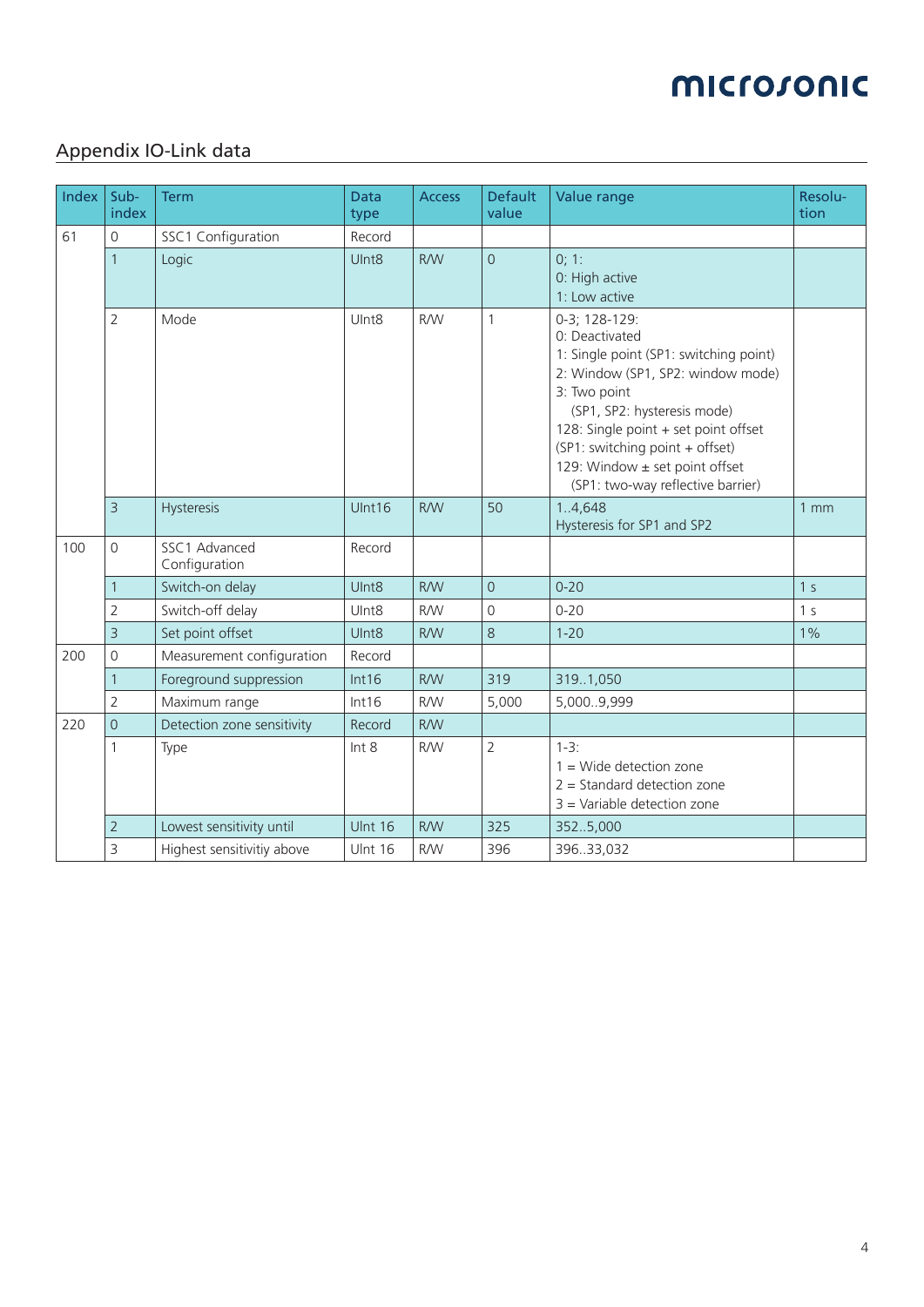## Appendix IO-Link data

| Index | Sub-<br>index       | <b>Term</b>                                | <b>Data</b><br>type | <b>Access</b> | <b>Default</b><br>value | Value range                                                                                                                                                                                                                                                                                                   | Resolu-<br>tion |
|-------|---------------------|--------------------------------------------|---------------------|---------------|-------------------------|---------------------------------------------------------------------------------------------------------------------------------------------------------------------------------------------------------------------------------------------------------------------------------------------------------------|-----------------|
| 256   | $\mathsf{O}\xspace$ | Filter                                     | Record              |               |                         |                                                                                                                                                                                                                                                                                                               |                 |
|       | 1                   | Type                                       | UInt8               | <b>R/W</b>    | $\mathbf{1}$            | $0 - 4:$<br>$0 = F00$ : no filter<br>$1 = F01$ : standard filter<br>$2 = F02$ : averaging filter<br>$3 = F03$ : foreground filter<br>$4 = F04$ : background filter                                                                                                                                            |                 |
|       | $\overline{2}$      | Strength                                   | UInt8               | <b>R/W</b>    | $\overline{0}$          | $0-9: 0 = P00  9 = P09$<br>For each measured value filter a filter<br>strength between 0, weak filtering up<br>to 9, strong filtering, can be selected.                                                                                                                                                       |                 |
| 257   | $\overline{0}$      | Interfering noise suppression              | Record              | <b>R/W</b>    |                         |                                                                                                                                                                                                                                                                                                               |                 |
|       | 1                   | Mode                                       | Ulnt8               | <b>R/W</b>    | 0                       | $0-1:$<br>$0 =$ Inactive<br>$1 =$ Active                                                                                                                                                                                                                                                                      |                 |
| 300   | $\mathsf{O}\xspace$ | Temperature compensation                   | Record              |               |                         |                                                                                                                                                                                                                                                                                                               |                 |
|       | 1                   | Source of temperature                      | UInt8               | <b>R/W</b>    | 1                       | $0-1:$<br>0: Reference temperature<br>1: Internal Temperatur                                                                                                                                                                                                                                                  |                 |
|       | $\overline{2}$      | Reference temperature                      | UInt8               | <b>R/W</b>    | 20                      | $-25 - 70$                                                                                                                                                                                                                                                                                                    | $1^{\circ}$ C   |
| 350   | 0                   | Synchronisation and<br>multiplex operation | Record              |               |                         |                                                                                                                                                                                                                                                                                                               |                 |
|       | $\mathbf{1}$        | Mode                                       | UInt8               | <b>R/W</b>    | 1                       | 0; 1:<br>0: Inactive<br>1: Active                                                                                                                                                                                                                                                                             |                 |
|       | $\overline{2}$      | Sensor operation                           | UInt8               | <b>R/W</b>    | 0                       | $0 - 10$ :<br>0: Synchronisation active<br>1: Multiplex address 1<br>2: Multiplex address 2<br>3: Multiplex address 3<br>4: Multiplex address 4<br>5: Multiplex address 5<br>6: Multiplex address 6<br>7: Multiplex address 7<br>8: Multiplex address 8<br>9: Multiplex address 9<br>10: Multiplex address 10 |                 |
|       | 3                   | Multiplex number of<br>participants        | UInt8               | <b>R/W</b>    | 10                      | $2 - 10$ :<br>2: 2 participants<br>3: 3 participants<br>4: 4 participants<br>5: 5 participants<br>6: 6 participants<br>7: 7 participants<br>8: 8 participants<br>9: 9 participants<br>10: 10 participants                                                                                                     |                 |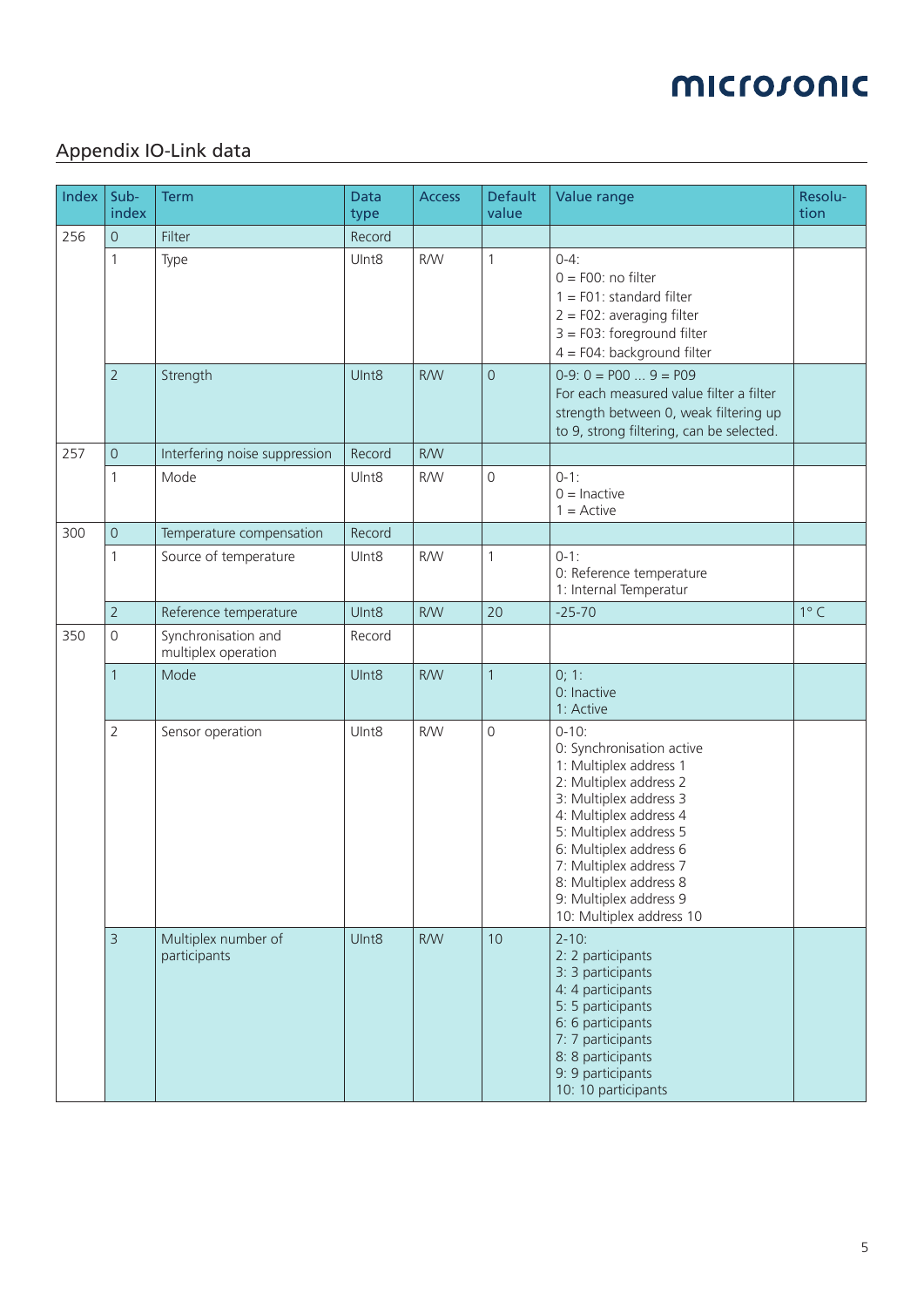## Appendix IO-Link data

| Index | $Sub-$<br>index | <b>Term</b>                             | <b>Data</b><br>type | <b>Access</b> | <b>Default</b><br>value | Value range                                                              | Resolu-<br>tion |
|-------|-----------------|-----------------------------------------|---------------------|---------------|-------------------------|--------------------------------------------------------------------------|-----------------|
| 370   | $\Omega$        | <b>Button</b>                           | Record              | <b>R/W</b>    |                         |                                                                          |                 |
|       | $\mathbf 1$     | Mode                                    | UInt <sub>8</sub>   | <b>R/W</b>    |                         | 0; 1:<br>0: Inactive<br>1: Active                                        |                 |
| 1000  | $\Omega$        | Echo diagnosis                          | Record              | <b>RO</b>     |                         |                                                                          |                 |
|       |                 | Quality                                 | Int16               | <b>RO</b>     | $\Omega$                |                                                                          |                 |
| 16512 | $\Omega$        | Measurement data channel<br>description | Record              |               |                         |                                                                          |                 |
|       | $\mathbf{1}$    | Lower limit                             | Int32               | <b>RO</b>     | 319                     | Lower limit of the measuring range<br>(blind zone)                       |                 |
|       | $\overline{2}$  | Upper limit                             | Int32               | <b>RO</b>     | 5,000                   | Upper limit of the measuring range<br>(maximum range)                    |                 |
|       | $\overline{3}$  | Unit code                               | Int16               | <b>RO</b>     | 1013                    | IO-Link unit code: $1013 = [mm]$                                         | $1 \text{ mm}$  |
|       | $\overline{4}$  | Scale                                   | Int8                | <b>RO</b>     | $\Omega$                | Process data value * (10^scale) [Unit<br>$code]$ = measuring value in mm |                 |

## **Events**

| Code<br>Type |        | <b>Name</b>         | <b>Description</b> |                                      |
|--------------|--------|---------------------|--------------------|--------------------------------------|
| 16384        | 0x4000 | Error               | Temperature fault  | Overload                             |
| 30480        | 0x7710 | Error               | Short circuit      | Check installation                   |
| 36000        | 0x8ca0 | Notification        | Teach-in error     | Teach-in process was not successful. |
| 36001        | 0x8ca1 | <b>Notification</b> | Teach-in success   | Teach-in process was successful.     |

microsonic GmbH / Phoenixseestraße 7 / 44263 Dortmund / Germany T +49 231 975151-0 / F +49 231 975151-51 / E info@microsonic.de / W microsonic.de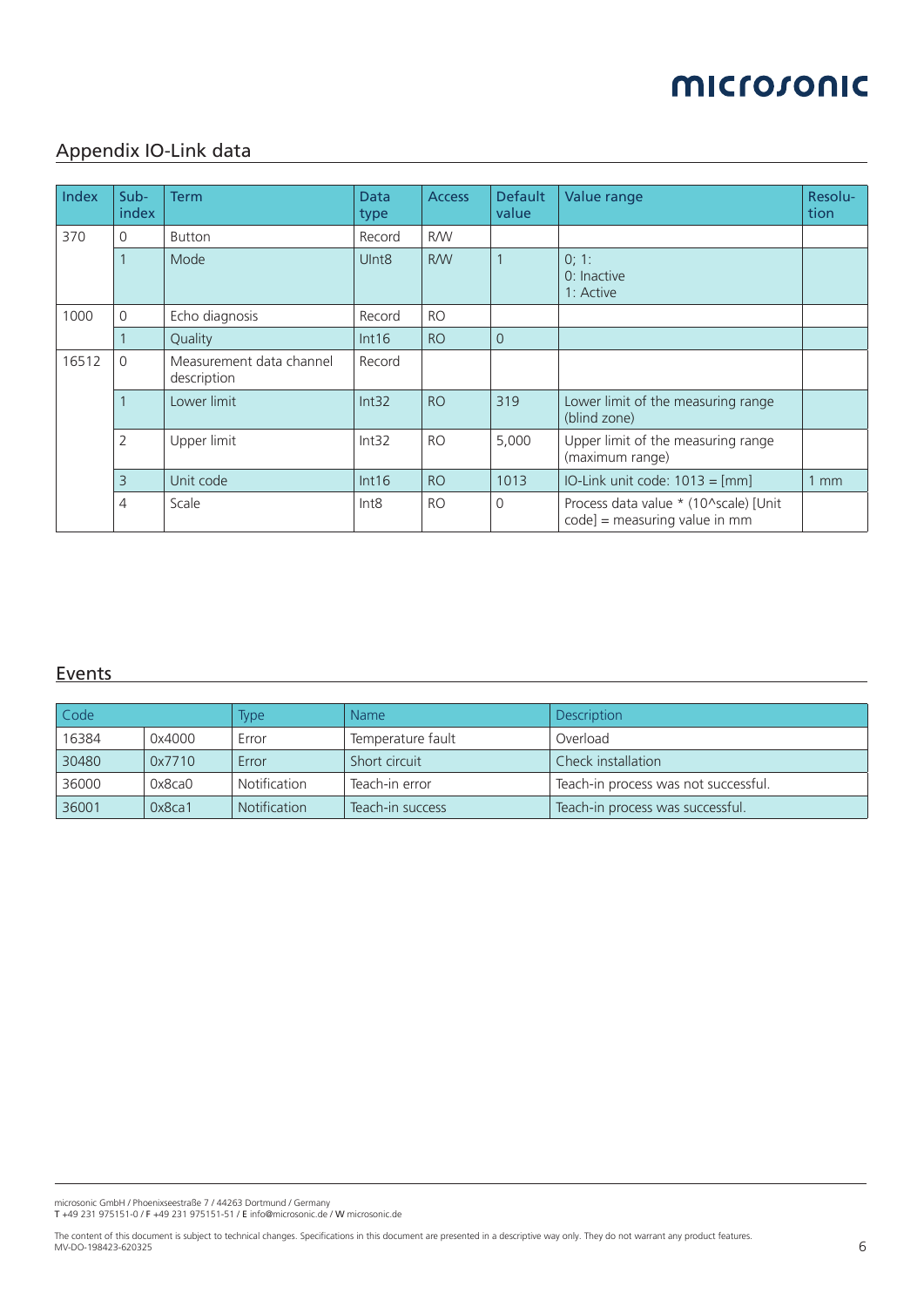# microsonic

## <span id="page-7-0"></span>IO-Link data sheet



lcs+600/F/A

Ultrasonic proximity switch with an Push-Pull switching output and IO-Link interface

### Pin assignment



### Physical layer

| Vendor Name              | microsonic GmbH                  |
|--------------------------|----------------------------------|
| Vendor ID                | 419 (0x01a3)                     |
| Product Name             | Ics+600/F/A                      |
| Product ID               | 32580                            |
| Device ID                | 64 (0x000040)                    |
| IO-Link Spezfication     | 1.1                              |
| <b>Transmission Rate</b> | COM 2 (38.400 Bd)                |
| Process Data Length      | 32 Bit PDI                       |
| Minimum Cycle Time       | $60.8$ ms                        |
| IO-Link Port Type        | A (<200mA)                       |
| SIO Mode Supported       | Yes                              |
| Smart Sensor Profile     | Yes,<br>Digital Measuring Sensor |
| <b>Block Parameter</b>   | Yes                              |
| Data Storage             | Yes                              |

### IO-Link-Mode

The lcs+ sensors are IO-Link capable in accordance with IO-Link specification 1.1. The sensor has an IO-Link communication interface on pin 4.

Direct access to process and diagnosis data is possible via the IO-Link interface. The parameterization of the sensor is possible during operation.

### **Smart Sensor Profile**

lpc+ sensors support the Smart Sensor Profile. The following profiles and function classes are integrated:

- **›** 0x000A Device Profile: Smart Sensor
- **›** 0x000A Device Profile: Digital measuring sensors
- **›** 0x8000 Device Identification
- **›** 0x8001 Multichannel: Binary Data Channel
- **›** 0x8003 Device Diagnosis
- **›** 0x8004 Teach Channel
- **›** 0x800A Measurement Data Channel (standard resolution)

### **SSC1 configuration**

- The sensor has five modes:
- **›** Single point (SP1: switching point)
- **›** Window (SP1, SP2: window mode)
- **›** Two point (SP1, SP2: hysteresis mode)
- **›** Single point + set point offset (SP1 switching point + offset)
- **›** Window ± set point offset (SP1 two-way reflective barrier)

### **IODD description file**

Each device has its own electronic device description, the IODD file (IO Device Description). The IODD contains comprehensive data for the purpose of better system integration:

- **›** Communication features
- **›** Device parameter with allowed values and default value
- **›** Identification-, processing and diagnosis data
- **›** Device data
- **›** Text description
- **›** Picture of the device
- **›** Logo of the manufacturer

The IODD-library contains the IODD files of all IO-Link capable microsonic sensors. You will find the latest IODD files online at www.microsonic.de/IODD.

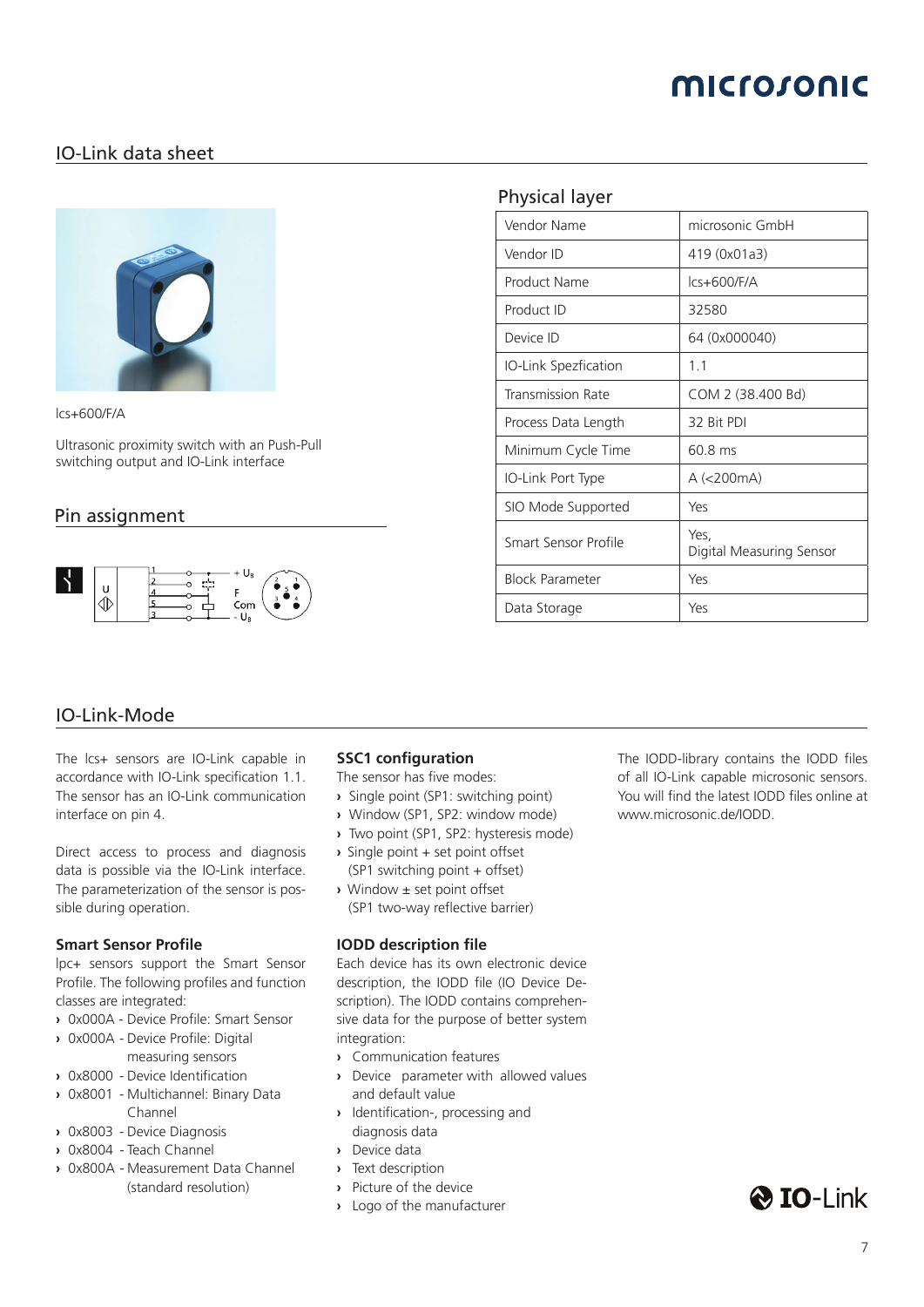# microsonic

### Process data

The process data are cyclically transmitted data. The length of the process data of lcs+ sensors is 4 byte.

#### **Note**

microsonic sensors with an operating range of up to 1000 mm indicate distance values with a resolution of 0.1 mm. Operating ranges greater than 1000 mm have distance values with a resolution of 1 mm.



|     | <b>Description</b>                     | Value range                      |
|-----|----------------------------------------|----------------------------------|
| $=$ | Switched Signal Channel 1 (SSC1) state | $0 - 1$                          |
|     | Vacant                                 |                                  |
|     | Process Data Scale                     | $-1$ ; 0; Default: $-1$          |
| $=$ | Process Data Measuring Value           | 0-32.000, -32.760-32.760, 32.764 |

#### Switched Signal Channel 1 state:

| $\lambda$ 0: | inactive |
|--------------|----------|
|              |          |

**›** 1: active

Process Data Measuring Value

- **›** 0-32,000: Process data measuring value
- **›** 32,764: No measuring value
	-
- **›** -32,760: Outside the detection range (-) Outside the detection range (+)

### Measurement data channel description

| Index | Subindex | Term        | Format           | <b>Access</b> |
|-------|----------|-------------|------------------|---------------|
| 16512 |          | Lower Limit | UInt32           | RO            |
|       |          | Upper Limit | UInt32           | RO            |
|       |          | Unit Code   | Uint16           | RO            |
|       | 4        | Scale       | Int <sub>8</sub> | RO            |

Lower Limit:

The value of the Lower Limit corresponds to the foreground suppression currently set.

Upper limit:

The value of the Upper Limit corresponds to the maximum range currently set.

#### Unit Code:

The Unit Code is based on the official IO-Link Unit Code:

**›** 1013: [mm]

#### Scale:

The sensor outputs the scale of the current process data. The sensor uses the scale in accordance with the following scheme to calculate the measured values:

Process data value  $* 10$ <sup>(scale)</sup>  $*$  [Unit Code] = measured value in mm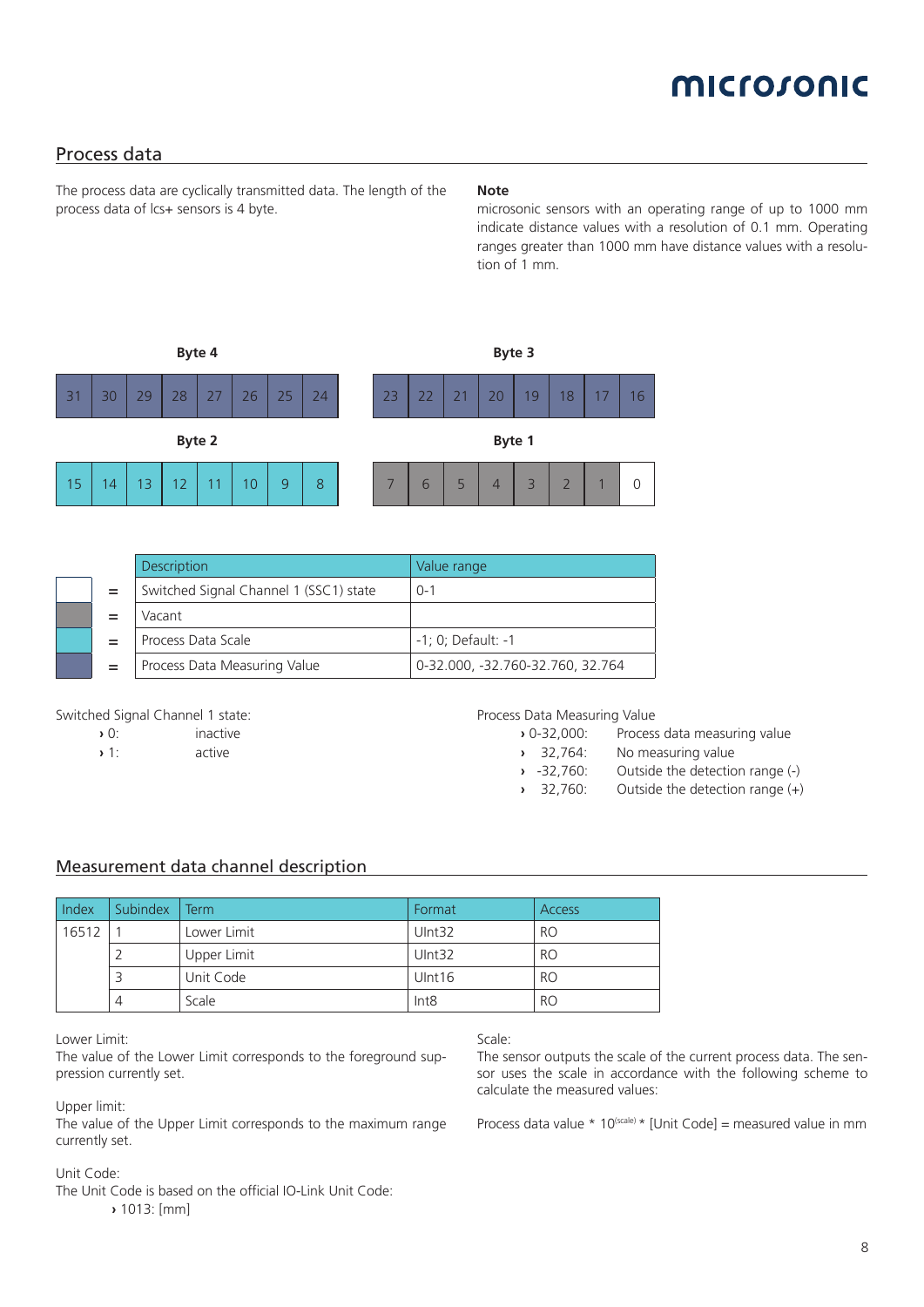## Appendix IO-Link data

| Index          | Sub-<br>index       | <b>Term</b>                   | Data type         | <b>Access</b> | Default value                | Value range                                                                                                                                                                                                | Resolu-<br>tion |
|----------------|---------------------|-------------------------------|-------------------|---------------|------------------------------|------------------------------------------------------------------------------------------------------------------------------------------------------------------------------------------------------------|-----------------|
| $\overline{2}$ |                     | System Command                | Ulnt <sub>8</sub> | <b>WO</b>     |                              | 130: Restore factory<br>settings                                                                                                                                                                           |                 |
| 12             |                     | <b>Device Access Locks</b>    | Record            | <b>R/W</b>    |                              |                                                                                                                                                                                                            |                 |
| 16             |                     | Vendor Name                   | OctetString       | <b>RO</b>     | microsonic GmbH              |                                                                                                                                                                                                            |                 |
| 17             |                     | Vendor Text                   | OctetString       | <b>RO</b>     | Unser Herz schallt<br>ultra. |                                                                                                                                                                                                            |                 |
| 18             |                     | Product Name                  | OctetString       | <b>RO</b>     | $lcs+600/F/A$                |                                                                                                                                                                                                            |                 |
| 19             |                     | Product ID                    | OctetString       | <b>RO</b>     | 32580                        |                                                                                                                                                                                                            |                 |
| 20             |                     | Product Text                  | OctetString       | <b>RO</b>     | Ultrasonic Sensor            |                                                                                                                                                                                                            |                 |
| 21             |                     | Serial Number                 | OctetString       | <b>RO</b>     |                              |                                                                                                                                                                                                            |                 |
| 22             |                     | Hardware Version              | OctetString       | <b>RO</b>     |                              |                                                                                                                                                                                                            |                 |
| 23             |                     | Firmware Revision             | OctetString       | <b>RO</b>     |                              |                                                                                                                                                                                                            |                 |
| 24             |                     | Application Specific Tag      | OctetString       | <b>R/W</b>    |                              |                                                                                                                                                                                                            |                 |
| 32             |                     | <b>Error Count</b>            | UInt16            | <b>RO</b>     |                              |                                                                                                                                                                                                            |                 |
| 36             |                     | Device Status                 | Ulnt8             | <b>RO</b>     | $\mathbf 0$                  | $0 - 4:$<br>0: Device is OK<br>1: Maintenance required<br>2: Out of specification<br>3: Functional check<br>4: Failure                                                                                     |                 |
| 37             |                     | <b>Detailed Device Status</b> | ARRAY[10]         | <b>RO</b>     |                              |                                                                                                                                                                                                            |                 |
| 40             |                     | Process Data Input            |                   | <b>RO</b>     |                              |                                                                                                                                                                                                            |                 |
| 58             |                     | Teach-in Channel              | UInt8             | <b>R/W</b>    | $\mathbf 0$                  | 0; 1:<br>0: SSC1: pin 4 (push-pull)<br>1: SSC1: pin 4 (push-pull)                                                                                                                                          |                 |
| 59             |                     | Teach-in Status               | UInt8             | <b>RO</b>     | $\mathbf 0$                  | $0-3; 4; 5; 7:$<br>0: Idle<br>1: Setpoint 1 (SP1)<br>successful<br>2: Setpoint 2 (SP2)<br>successful<br>3: Setpoint 1 and Setpoint 2<br>(SP12) successful<br>4: Waiting for command<br>5: Busy<br>7: Error |                 |
|                | $\overline{2}$      | SP1 TP1                       | <b>Boolean</b>    |               | $\overline{0}$               |                                                                                                                                                                                                            |                 |
|                | 3                   | SP2 TP1                       | Boolean           |               | $\mathbf 0$                  |                                                                                                                                                                                                            |                 |
| 60             | $\mathsf{O}\xspace$ | SSC1 Parameter                | Record            |               |                              |                                                                                                                                                                                                            |                 |
|                | $\mathbf{1}$        | SP1 (SetPoint 1)              | Ulnt16            | <b>R/W</b>    | 6,000                        | 600.7,998<br>Setpoint 1 for switching<br>output                                                                                                                                                            | 1mm             |
|                | $\overline{2}$      | SP2 (SetPoint 2)              | Ulnt16            | <b>R/W</b>    | 7,000                        | 600.7,998<br>Setpoint 2 for switching<br>output                                                                                                                                                            | 1mm             |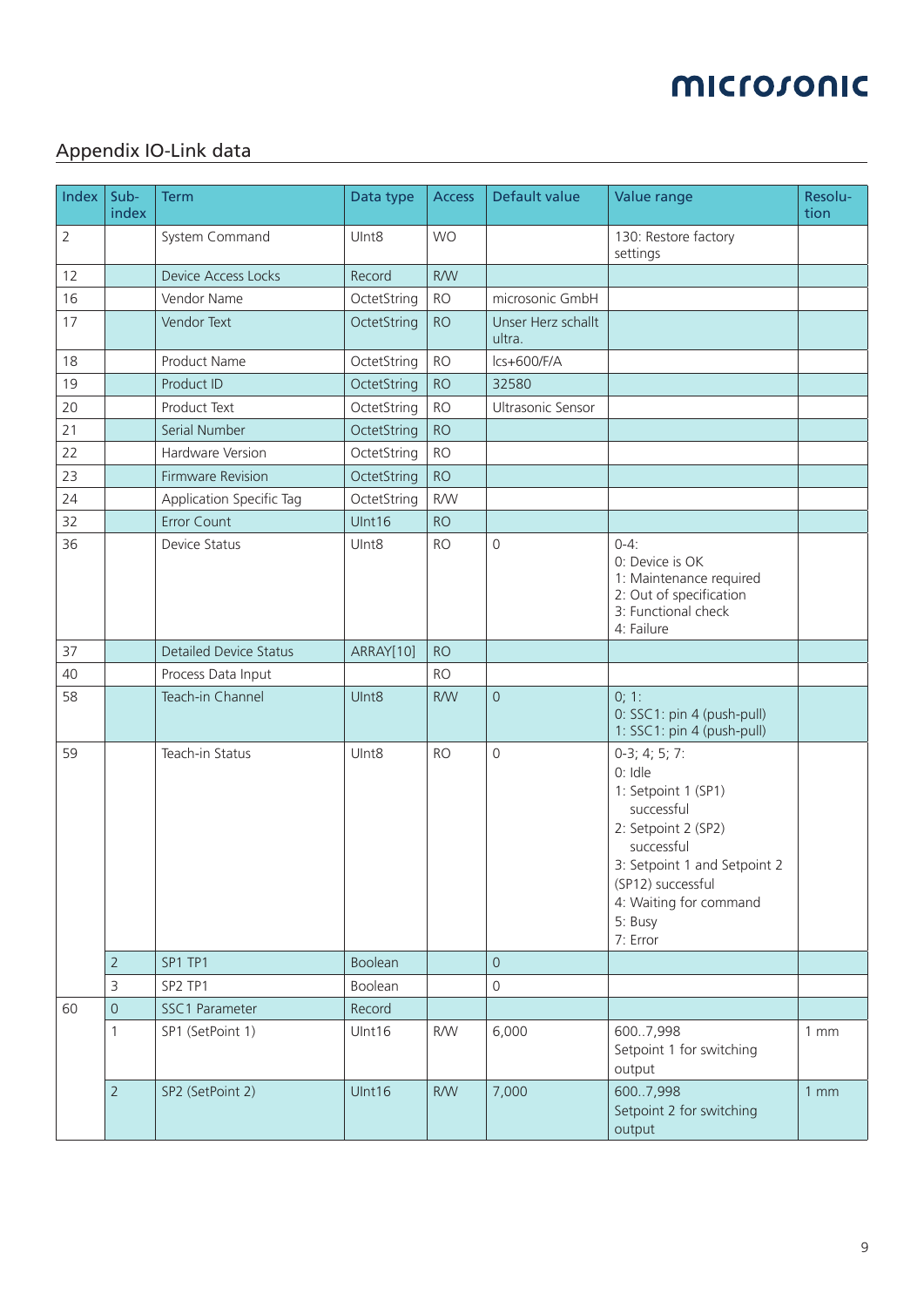## Appendix IO-Link data

| <b>Index</b> | Sub-<br>index  | <b>Term</b>                    | <b>Data</b><br>type | <b>Access</b> | <b>Default</b><br>value | Value range                                                                                                                                                                                                                                                                                                     | Resolu-<br>tion |
|--------------|----------------|--------------------------------|---------------------|---------------|-------------------------|-----------------------------------------------------------------------------------------------------------------------------------------------------------------------------------------------------------------------------------------------------------------------------------------------------------------|-----------------|
| 61           | $\mathbf 0$    | SSC1 Configuration             | Record              |               |                         |                                                                                                                                                                                                                                                                                                                 |                 |
|              | $\mathbf{1}$   | Logic                          | UInt <sub>8</sub>   | <b>R/W</b>    | $\overline{0}$          | 0; 1:<br>0: High active<br>1: Low active                                                                                                                                                                                                                                                                        |                 |
|              | 2              | Mode                           | UInt8               | <b>R/W</b>    | 1                       | 0-3; 128-129:<br>0: Deactivated<br>1: Single point (SP1: switching point)<br>2: Window (SP1, SP2: window mode)<br>3: Two point<br>(SP1, SP2: hysteresis mode)<br>128: Single point + set point offset<br>(SP1: switching point + offset)<br>129: Window ± set point offset<br>(SP1: two-way reflective barrier) |                 |
|              | $\overline{3}$ | Hysteresis                     | Ulnt16              | <b>R/W</b>    | 100                     | 1.7,398<br>Hysteresis for SP1 and SP2                                                                                                                                                                                                                                                                           | 1mm             |
| 100          | $\mathbf 0$    | SSC1 Advanced<br>Configuration | Record              |               |                         |                                                                                                                                                                                                                                                                                                                 |                 |
|              | 1              | Switch-on delay                | UInt8               | <b>R/W</b>    | $\overline{0}$          | $0 - 20$                                                                                                                                                                                                                                                                                                        | 1 <sub>s</sub>  |
|              | $\overline{2}$ | Switch-off delay               | UInt8               | R/W           | 0                       | $0 - 20$                                                                                                                                                                                                                                                                                                        | 1 <sub>s</sub>  |
|              | $\overline{3}$ | Set point offset               | UInt8               | R/W           | 8                       | $1 - 20$                                                                                                                                                                                                                                                                                                        | $1\%$           |
| 200          | $\mathbf 0$    | Measurement configuration      | Record              |               |                         |                                                                                                                                                                                                                                                                                                                 |                 |
|              | 1              | Foreground suppression         | Int16               | <b>R/W</b>    | 547                     | 547.1,800                                                                                                                                                                                                                                                                                                       |                 |
|              | $\overline{2}$ | Maximum range                  | Int16               | <b>R/W</b>    | 8,000                   | 8,0009,999                                                                                                                                                                                                                                                                                                      |                 |
| 220          | $\overline{0}$ | Detection zone sensitivity     | Record              | <b>R/W</b>    |                         |                                                                                                                                                                                                                                                                                                                 |                 |
|              | 1              | Type                           | Int 8               | <b>R/W</b>    | 2                       | $1-3:$<br>$1 =$ Wide detection zone<br>$2 =$ Standard detection zone<br>$3$ = Variable detection zone                                                                                                                                                                                                           |                 |
|              | $\overline{2}$ | Lowest sensitivity until       | <b>Ulnt 16</b>      | <b>R/W</b>    | 553                     | 553.8,000                                                                                                                                                                                                                                                                                                       |                 |
|              | 3              | Highest sensitivitiy above     | Ulnt 16             | <b>R/W</b>    | 7,588                   | 624.36,032                                                                                                                                                                                                                                                                                                      |                 |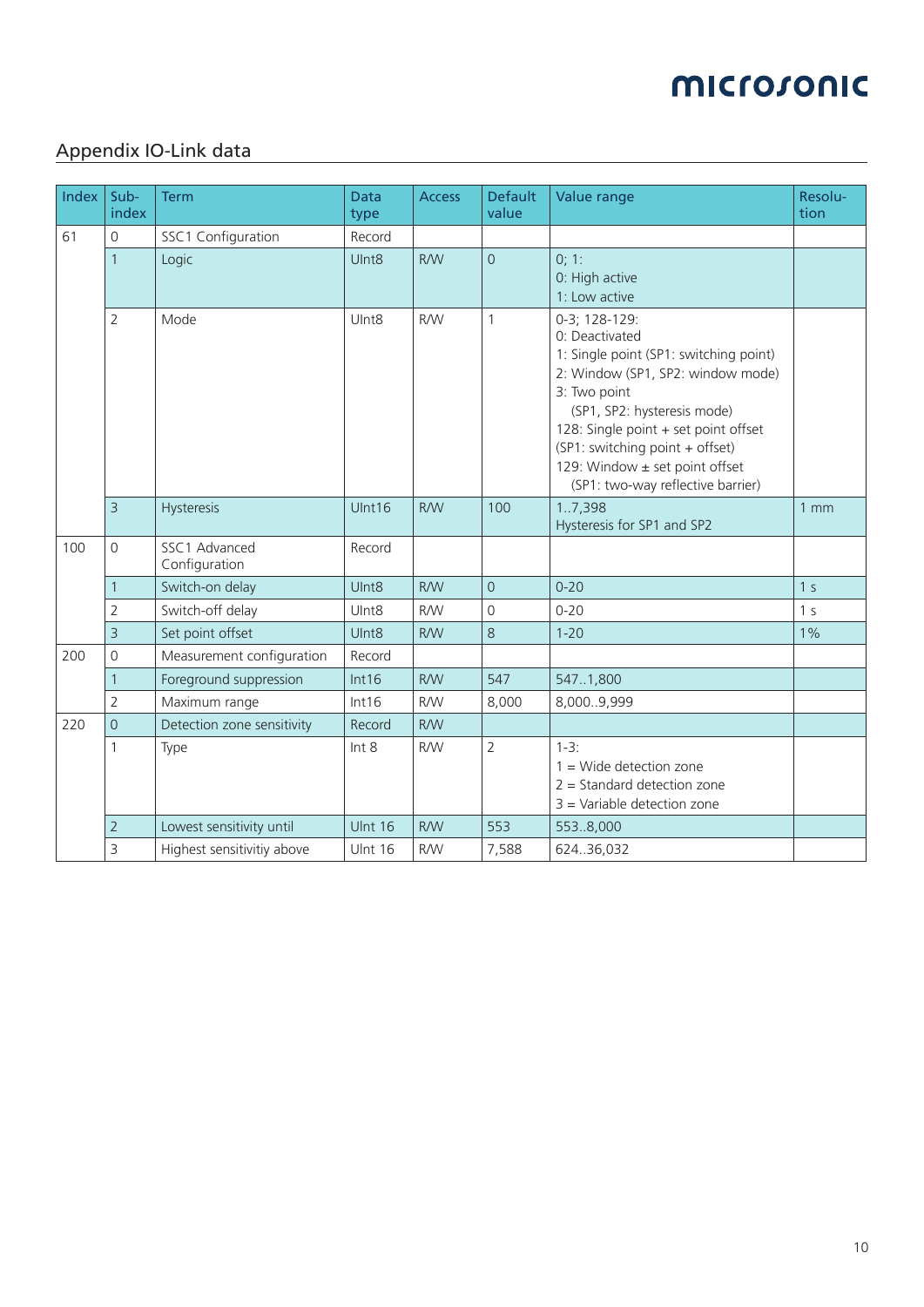## Appendix IO-Link data

| Index | Sub-<br>index       | <b>Term</b>                                | <b>Data</b><br>type | <b>Access</b> | <b>Default</b><br>value | Value range                                                                                                                                                                                                                                                                                                   | Resolu-<br>tion |
|-------|---------------------|--------------------------------------------|---------------------|---------------|-------------------------|---------------------------------------------------------------------------------------------------------------------------------------------------------------------------------------------------------------------------------------------------------------------------------------------------------------|-----------------|
| 256   | $\mathsf{O}\xspace$ | Filter                                     | Record              |               |                         |                                                                                                                                                                                                                                                                                                               |                 |
|       | 1                   | Type                                       | UInt8               | <b>R/W</b>    | $\mathbf{1}$            | $0 - 4:$<br>$0 = F00$ : no filter<br>$1 = F01$ : standard filter<br>$2 = F02$ : averaging filter<br>$3 = F03$ : foreground filter<br>$4 = F04$ : background filter                                                                                                                                            |                 |
|       | $\overline{2}$      | Strength                                   | UInt8               | <b>R/W</b>    | $\overline{0}$          | $0-9: 0 = P00 9 = P09$<br>For each measured value filter a filter<br>strength between 0, weak filtering up<br>to 9, strong filtering, can be selected.                                                                                                                                                        |                 |
| 257   | $\overline{0}$      | Interfering noise suppression              | Record              | <b>R/W</b>    |                         |                                                                                                                                                                                                                                                                                                               |                 |
|       | 1                   | Mode                                       | Ulnt8               | R/W           | 0                       | $0-1:$<br>$0 =$ Inactive<br>$1 =$ Active                                                                                                                                                                                                                                                                      |                 |
| 300   | $\mathsf{O}\xspace$ | Temperature compensation                   | Record              |               |                         |                                                                                                                                                                                                                                                                                                               |                 |
|       | 1                   | Source of temperature                      | UInt8               | <b>R/W</b>    | $\mathbf{1}$            | $0-1:$<br>0: Reference temperature<br>1: Internal Temperatur                                                                                                                                                                                                                                                  |                 |
|       | $\overline{2}$      | Reference temperature                      | UInt8               | <b>R/W</b>    | 20                      | $-25 - 70$                                                                                                                                                                                                                                                                                                    | $1^{\circ}$ C   |
| 350   | $\mathsf{O}\xspace$ | Synchronisation and<br>multiplex operation | Record              |               |                         |                                                                                                                                                                                                                                                                                                               |                 |
|       | 1                   | Mode                                       | UInt8               | <b>R/W</b>    | $\mathbf{1}$            | 0; 1:<br>0: Inactive<br>1: Active                                                                                                                                                                                                                                                                             |                 |
|       | $\overline{2}$      | Sensor operation                           | UInt8               | <b>R/W</b>    | 0                       | $0 - 10$ :<br>0: Synchronisation active<br>1: Multiplex address 1<br>2: Multiplex address 2<br>3: Multiplex address 3<br>4: Multiplex address 4<br>5: Multiplex address 5<br>6: Multiplex address 6<br>7: Multiplex address 7<br>8: Multiplex address 8<br>9: Multiplex address 9<br>10: Multiplex address 10 |                 |
|       | $\overline{3}$      | Multiplex number of<br>participants        | UInt8               | <b>R/W</b>    | 10                      | $2 - 10$ :<br>2: 2 participants<br>3: 3 participants<br>4: 4 participants<br>5: 5 participants<br>6: 6 participants<br>7: 7 participants<br>8: 8 participants<br>9: 9 participants<br>10: 10 participants                                                                                                     |                 |